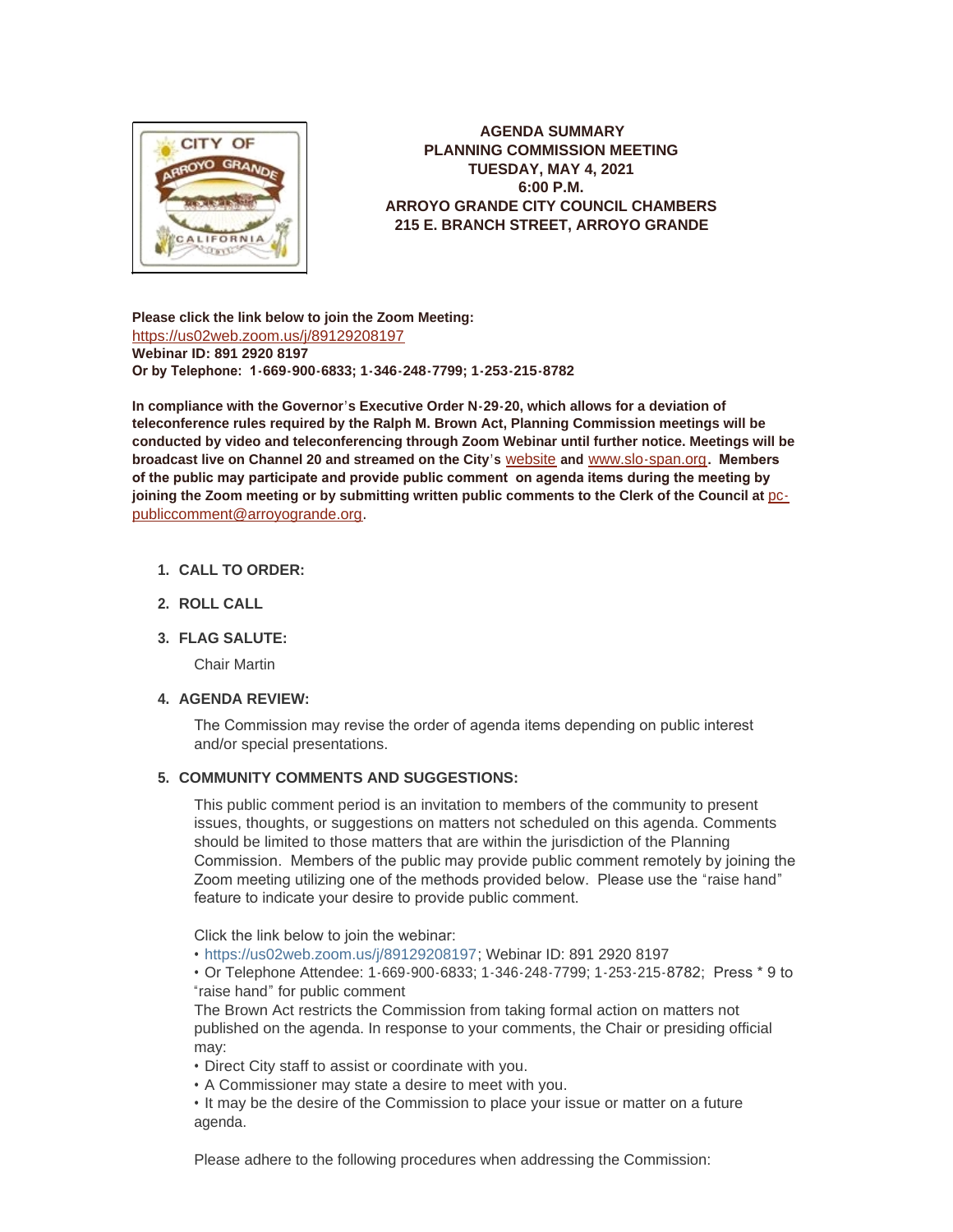• Comments should be limited to 3 minutes or less.

• Your comments should be directed to the Commission as a whole and not directed to an individual Commissioner.

• Slanderous, profane or personal remarks against any Commissioner or member of the audience shall not be permitted.

#### **WRITTEN COMMUNICATIONS: 6.**

Correspondence or supplemental information for the Planning Commission received after Agenda preparation. In compliance with the Brown Act, the Commission will not take action on correspondence relating to items that are not listed on the Agenda, but may schedule such matters for discussion or hearing as part of future agenda consideration.

#### **CONSENT AGENDA: 7.**

## **CONSIDERATION OF APPROVAL OF MINUTES**  7.a.

Recommended Action: Approve the minutes of the April 20, 2021 Regular Planning Commission meeting.

Documents:

#### [2021-05-04\\_7a Minutes for Approval.pdf](http://www.arroyogrande.org/AgendaCenter/ViewFile/Item/10976?fileID=17124)

## **PUBLIC HEARINGS: 8.**

**CONSIDERATION OF LOT MERGER 21-001 AND CONDITIONAL USE PERMIT 21-** 8.a. **001; MIXED-USE DEVELOPMENT CONSISTING OF 65 AFFORDABLE HOUSING UNITS AND 1,178 SQUARE FEET OF COMMERCIAL SPACE; LOCATION – 700 OAK PARK BLVD.; APPLICANT – HOUSING AUTHORITY OF SAN LUIS OBISPO (HASLO); REPRESENTATIVE – SCOTT SMITH**

Recommended Action: It is recommended that the Planning Commission continue the public hearing to a date certain of May 18, 2021.

Documents:

#### [2021-05-04\\_8a HASLO Postponement SR.pdf](http://www.arroyogrande.org/AgendaCenter/ViewFile/Item/10977?fileID=17125)

# **NON-PUBLIC HEARING ITEMS: 9.**

### **ADMINISTRATIVE DECISIONS SINCE APRIL 20, 2021 10.**

Documents:

#### [2021-05-04 Administrative Decisions.pdf](http://www.arroyogrande.org/AgendaCenter/ViewFile/Item/10991?fileID=17123)

# 11. COMMISSION COMMUNICATIONS:

Correspondence/Comments as presented by the Planning Commission.

#### **STAFF COMMUNICATIONS: 12.**

Correspondence/Comments as presented by the City Manager.

#### **ADJOURNMENT 13.**

All staff reports or other written documentation, including any supplemental material distributed to a majority of the Planning Commission within 72 hours of a regular meeting, relating to each item of business on the agenda are available for public inspection during regular business hours in the Community Development Department, 300 E. Branch Street, Arroyo Grande. If requested, the agenda shall be made available in appropriate alternative formats to persons with a disability, as